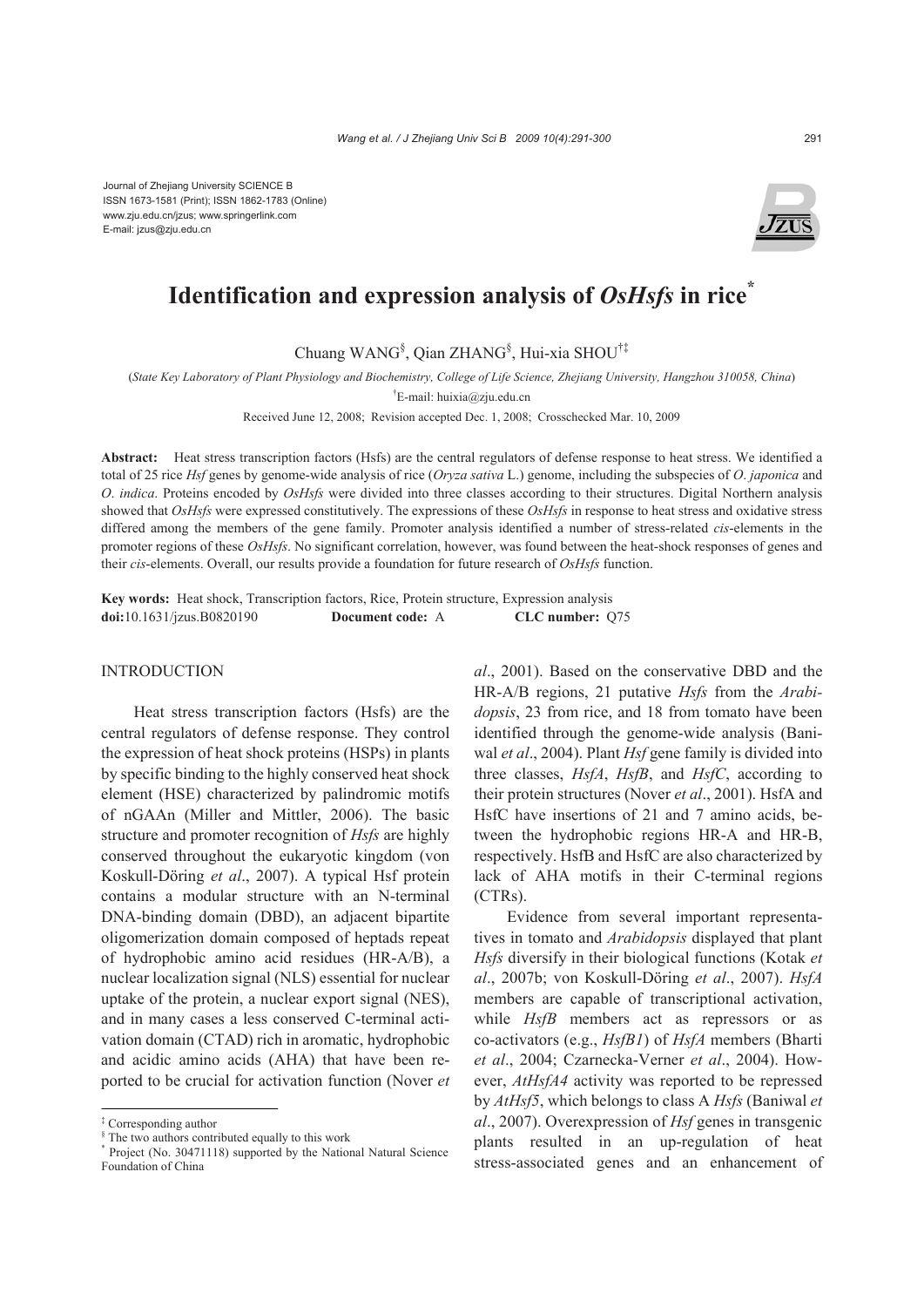thermotolerance, whereas the down-regulation of *Hsf* genes leads to a reduction in the thermotolerance (Charng *et al*., 2007; Mishra *et al*., 2002; Schramm *et al*., 2008). In addition to control of heat stress response, *Hsfs* have also been reported to be involved in the defense response to pathogen attack, oxidative stress, heavy metals, dehydration and salinity, and in certain processes of development and differentiation (Larkindale *et al*., 2005; von Koskull-Döring *et al*., 2007).

Rice is the most important cereal crop, which feeds more than a half of the world's population (Jeon *et al*., 2008). Molecular dissection of rice *Hsf* gene family would help to unravel the stress response mechanism in rice. Compared with the extensive studies done in *Arabidopsis Hsf* genes, only a few researches have involved monocots, such as rice and maize (Fu *et al*., 2006; Yamanouchi *et al*., 2002; Yokotani *et al*., 2008). Although 23 *Hsfs* were identified in the *Oryza japonica* previously, the structure and expression profile of these *OsHsfs* have not been elucidated. In this study, we identified and classified 25 rice *Hsf* genes from both *O*. *japonica* and *O*. *indica* genomes. In addition, the expression of the individual genes was investigated through both digital expression analysis and semi-quantitative reverse-transcript polymerase chain reaction (RT-PCR). Our work will facilitate the function analysis of the *OsHsfs* genes.

### MATERIALS AND METHODS

# **Search for** *Hsf* **genes in rice genome and gene annotation**

Consensus amino acid sequences of *Arabidopsis* heat shock factors, including the DNA-binding domain and HR-A/B region, were used to search the GenBank (National Center for Biotechnology Information (NCBI), Bethesda, MD, USA; http://www. ncbi.nlm.nih.gov), the International Rice Genome Sequencing Project (IRGSP; http://rgp.dna.affrc. go.jp), and Beijing Genomics Institute (BGI; http://btn.genomics.org.cn/rice), using an *E*-value cutoff of 1.0. The full length of cDNA sequence, 1 kb DNA sequence upstream of the start-codon, and bacterial artificial chromosomes (BACs) or phage artificial chromosomes (PACs) containing *OsHsf* genes were obtained from the NCBI, IRGSP, or BGI. Expressed sequence tag (EST) sequences of all *OsHsf* genes collected from dbEST database (http:// www.ncbi.nlm.nih.gov/dbEST/) were used for the identification of the tissue specific expression patterns of the *OsHsfs* (Audic and Claverie, 1997). Finally, we compared all the *OsHsf* genes to identify redundant sequences. Promoters were analyzed by using PlantCARE (http://bioinformatics.psb.ugent. be/webtools/plantcare/html/).

### **Sequence alignment and phylogenic analysis**

Amino acid sequences of DBD and HR-A/B regions were used for multiple alignments by using ClustalX version 1.83 (Hicks *et al*., 1997). To produce preferable alignments, the parameters were set as followings: for pairwise parameters, gap opening cost=30, gap extension cost=0.3; for multiple parameters, gap opening cost=20, gap extension cost=0.15; the Gonnet series were applied for protein weight matrices and defaulting parameters were used for other settings. Phylogenetic tree of *OsHsf* gene family was constructed using the N-J method. The *ScHsf1* gene from *Saccharomyces cerevisiae* was selected as outgroup and bootstrap analysis was performed to measure the robustness of all nodes.

#### **Digital expression analysis**

Digital expression of the *OsHsfs* was performed using the rice dbEST database. All ESTs were sorted by the library source, and normalized libraries were delimited for expression analysis. Frequencies of the ESTs in the corresponding library were calculated to represent the gene expression level.

### **RT-PCR analysis**

Sixty rice seedlings (*Oryza sativa* L. cv. Nipponbare) were grown hydroponically with a 12-h photoperiod  $(250 \text{ \mu mol} \text{ photons/(m}^2 \text{ s}))$  and a day/night temperature of 28/22 °C. The 7-d-old seedlings were transferred to a growth chamber at 37 °C for heat shock treatment or immersed in 20 mmol/L  $H_2O_2$  solution for  $H_2O_2$  stress induction. The shoots of the seedlings were sampled at different time points (0, 1, 6, and 24 h after treatments) for isolating RNA. Total RNA was extracted with Trizol reagent (Gibco-BRL, Gaithersburg, MD, USA) according to the manufacturer's instructions. cDNA was synthesized from 5 μg of the total RNA using moloney murine leukemia virus (M-MLV) reverse transcriptase (Promega, Madison, WI, USA). Rice *ACTIN* gene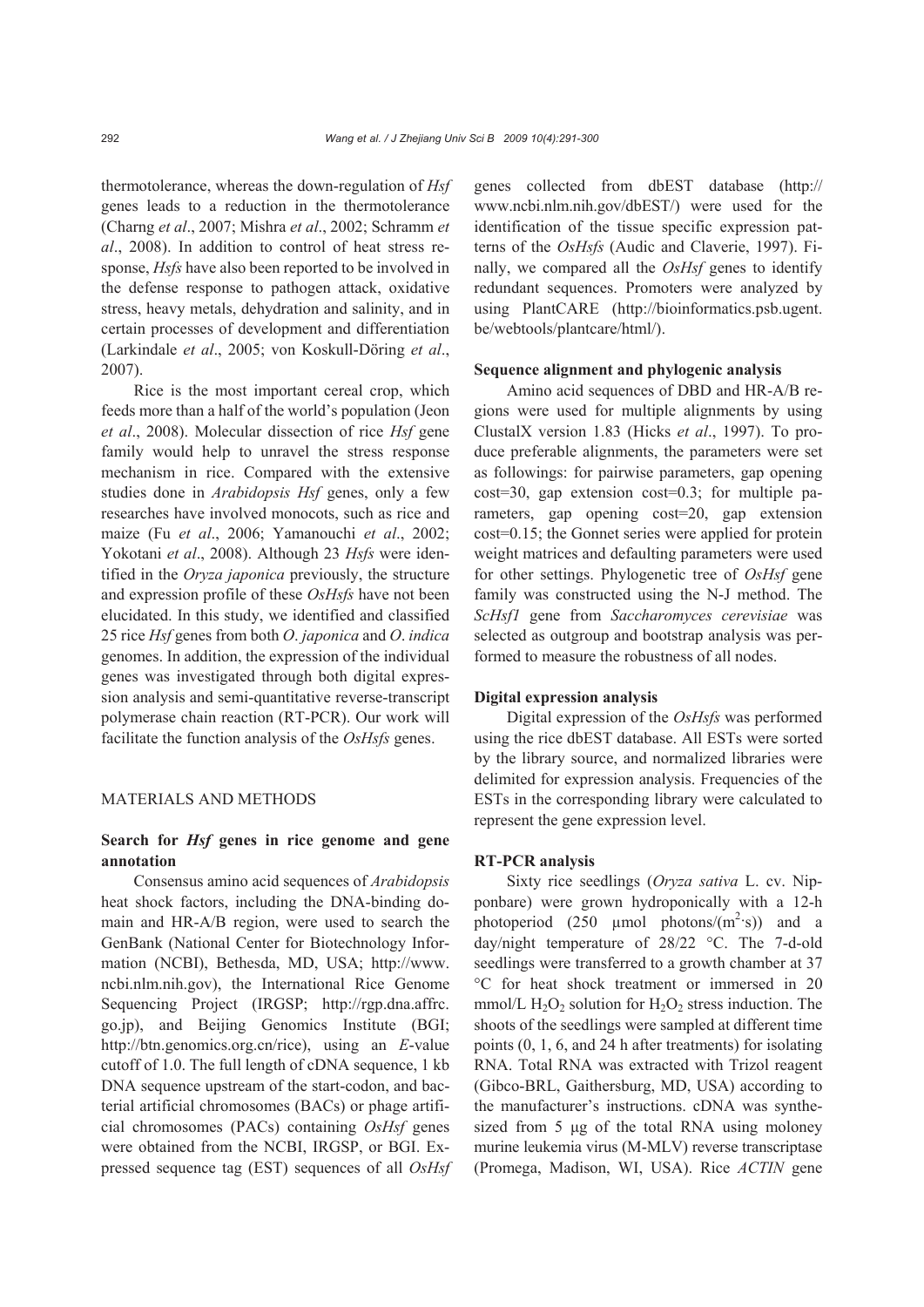*OsACT1* (accession No. X63830) was served as a housekeeping gene control. Gene specific primers for corresponding *OsHsf* genes were designed for semi-quantitative RT-PCR analysis (Table A1).

# RESULTS

# **Identification of** *OsHsf* **genes in rice genome**

In order to identify rice *Hsf* genes, we used the conserved DBD and the HR-A/B regions to conduct basic local alignment search tool (BLAST) searches against the rice genome in NCBI, IRGSP, and GPI, and identified a total of 26 homologs in the *O*. *japonica* genome, which were highly similar to HSF proteins from other plants, and 27 in the *O*. *indica*. Of

these *Hsf* genes, two gene loci Loc\_Os06g66210 (*O*. *japonica*) and OsIBCD008764 (*O*. *indica*) were manually discarded because of the truncation in DBD region and the absence of corresponding ESTs in the dbEST, respectively. Another two *Hsf* genes from gene loci OsIBCD028792 and OsIBCD044667, which were previously annotated as two distinct genes, were proved to be identical in their cDNA sequences (Table 1). The remaining 50 sequences were analyzed for redundancy by performing pairwise comparisons of the genomic sequences in the coding regions ranging from start to the stop codon in each cultivar. Genes that share more than 95% similarity are considered as the same gene. It was found that all *Hsf* genes in *O*. *indica* have corresponding orthologs in *O*. *japonica*.

**Table 1 Characteristic of the 25** *OsHsf* **genes**

| Table 1 Characteristic of the 25 OsHsf genes |             |                           |                |                 |                   |                          |      |        |  |  |  |
|----------------------------------------------|-------------|---------------------------|----------------|-----------------|-------------------|--------------------------|------|--------|--|--|--|
|                                              |             | Gene loci                 | <b>BAC/PAC</b> | Protein         | Accession No.     | Total                    | ORF  | Intron |  |  |  |
| Genes                                        | O. japonica | O. indica                 | clone          | accession No.   | of cDNA           | <b>EST</b>               | (aa) | (bp)   |  |  |  |
| OsHsfA1                                      | Os03g63750  | OsIBCD012688              | AC120506       | NP_001051938    | AK100430          | 50                       | 506  | 1386   |  |  |  |
|                                              |             |                           | AP008209       |                 | AK106118          |                          |      |        |  |  |  |
| OsHsfA2a                                     | Os03g53340  | OsIBCD011954              | AC092558       | AAP13005        | AK069579          | 15                       | 376  | 81     |  |  |  |
|                                              |             |                           | AP008209       |                 | AK109590          |                          |      |        |  |  |  |
| OsHsfA2b                                     | Os07g08140  | OsIBCD022526              | AP003826       | NP 001059028    | AK101824          | 10                       | 372  | 1323   |  |  |  |
| OsHsfA2c                                     | Os10g28340  | OsIBCD030592              | AC027658       | NP 001064617    | AK072391          | 10                       | 358  | 1669   |  |  |  |
|                                              |             |                           | AP008216       |                 |                   |                          |      |        |  |  |  |
| OsHsfA2d                                     | Os03g06630  | OsIBCD008955              | AC105729       | NP_001049047    | AK066844          | 6                        | 359  | 946    |  |  |  |
|                                              |             |                           | AP008209       |                 |                   |                          |      |        |  |  |  |
| OsHsfA2e                                     | Os03g58160  | OsIBCD012247              | AC092076       | NP 001051552    | AK068660          | 50                       | 357  | 1199   |  |  |  |
|                                              |             |                           | AP008209       |                 |                   |                          |      |        |  |  |  |
| OsHsfA3                                      | Os02g32590  | OsIBCD006671              | AP004777       | NP 001047003    | AK101934          | 7                        | 498  | 1298   |  |  |  |
| OsHsfA4a                                     | Os01g54550  | OsIBCD003303              | AP003076       | NP 001044247    | AK109856          | 21                       | 440  | 582    |  |  |  |
| OsHsfA4d                                     | Os05g45410  | OsIBCD018681              | AC111015       | NP 001056127    | AK100412          | 35                       | 459  | 237    |  |  |  |
|                                              |             |                           | AP008211       |                 |                   |                          |      |        |  |  |  |
| OsHsfA5                                      | Os02g29340  | OsIBCD006509              | AP004999       | NP 001046889    | AK072210          | 16                       | 475  | 1475   |  |  |  |
|                                              |             |                           | AP008208       |                 | AK065643          |                          |      |        |  |  |  |
| OsHsfA6                                      | Os06g36930  | OsIBCD021096              | AP005456       | NP 001057889    |                   | $\overline{\phantom{0}}$ | 331  | 122    |  |  |  |
| OsHsfA7                                      | Os01g39020  | OsIBCD002361              | AP003308       | NP 001043378    | AK064271          | $\tau$                   | 402  | 1406   |  |  |  |
| OsHsfA9                                      | Os03g12370  | OsIBCD009329              | AC107226       | NP 001049429    | AK072571          | 24                       | 406  | 1231   |  |  |  |
|                                              |             |                           | AP008209       |                 |                   |                          |      |        |  |  |  |
| OsHsfB1                                      | Os09g28354  | OsIBCD028792 <sup>a</sup> | AP006057       | NP 001063364    | AK101182          | 36                       | 302  | 5880   |  |  |  |
|                                              |             | OsIBCD044667 <sup>a</sup> | AP008215       |                 | AK061433          |                          |      |        |  |  |  |
| $OsHs$ f $B2a$                               | Os04g48030  | OsIBCD015287              | AL663003       | NP 001053591    | AY344483          | $\overline{4}$           | 305  | 102    |  |  |  |
| $OsHs$ $B2b$                                 | Os08g43334  | OsIBCD027305              | AP004163       | NP 001062423    | AK101700          | 29                       | 390  | 101    |  |  |  |
| $OsHs$ $B2c$                                 | Os09g35790  | OsIBCD029172              | AP005681       | NP 001063726    | AK106545          | 19                       | 454  | 121    |  |  |  |
|                                              |             |                           |                |                 | AK106525          |                          |      |        |  |  |  |
|                                              |             |                           |                |                 | AK105409          |                          |      |        |  |  |  |
| $OsHs$ f $B4a$                               | Os08g36700  | OsIBCD026821              | AP004693       | <b>BAD09860</b> |                   | $\overline{\phantom{0}}$ | 380  | 93     |  |  |  |
| OsHSFB4b                                     | Os07g44690  | OsIBCD024341              | AP005292       | NP 001060424    | AK063952          | 26                       | 310  | 1665   |  |  |  |
|                                              |             |                           | AP008213       |                 | AK099354          |                          |      |        |  |  |  |
| $OsHs$ fB4 $c$                               | Os09g28200  | OsIBCD028788              | AP005655       | NP 001063356    | AK241190          | 5                        | 394  | 88     |  |  |  |
| OsHsfB4d                                     | Os03g25120  | OsIBCD010276 <sup>b</sup> | AC125784       | ABF96133        |                   | 1                        | 305  | 1450   |  |  |  |
|                                              |             | OsIBCD010275 <sup>b</sup> | AP008209       |                 |                   |                          |      |        |  |  |  |
| OsHsfCla                                     | Os01g43590  |                           | AP002744       | AAQ23067        | AK069479          | 1                        | 348  | 109    |  |  |  |
| OsHsfC1b                                     | Os01g53220  | OsIBCD003218              | AP003309       | NP 001044160    | AK066316          | 9                        | 250  | 79     |  |  |  |
| OsHsfC2a                                     | Os02g13800  | OsIBCD005620              | AP004070       | NP 001046370    | AK106488          | 9                        | 298  | 86     |  |  |  |
| OsHsfC2b                                     | Os06g35960  | OsIBCD021036              | AP003682       | NP 001057843    | $\qquad \qquad -$ | 1                        | 278  | 1128   |  |  |  |

BAC: bacterial artificial chromosome; PAC: phage artificial chromosome; EST: expressed sequence tag: ORF: open reading frame. <sup>a</sup>Same genes with two cDNAs separated by intron; b Two *OsHsfB4d* gene loci annotated in *O. indica* genome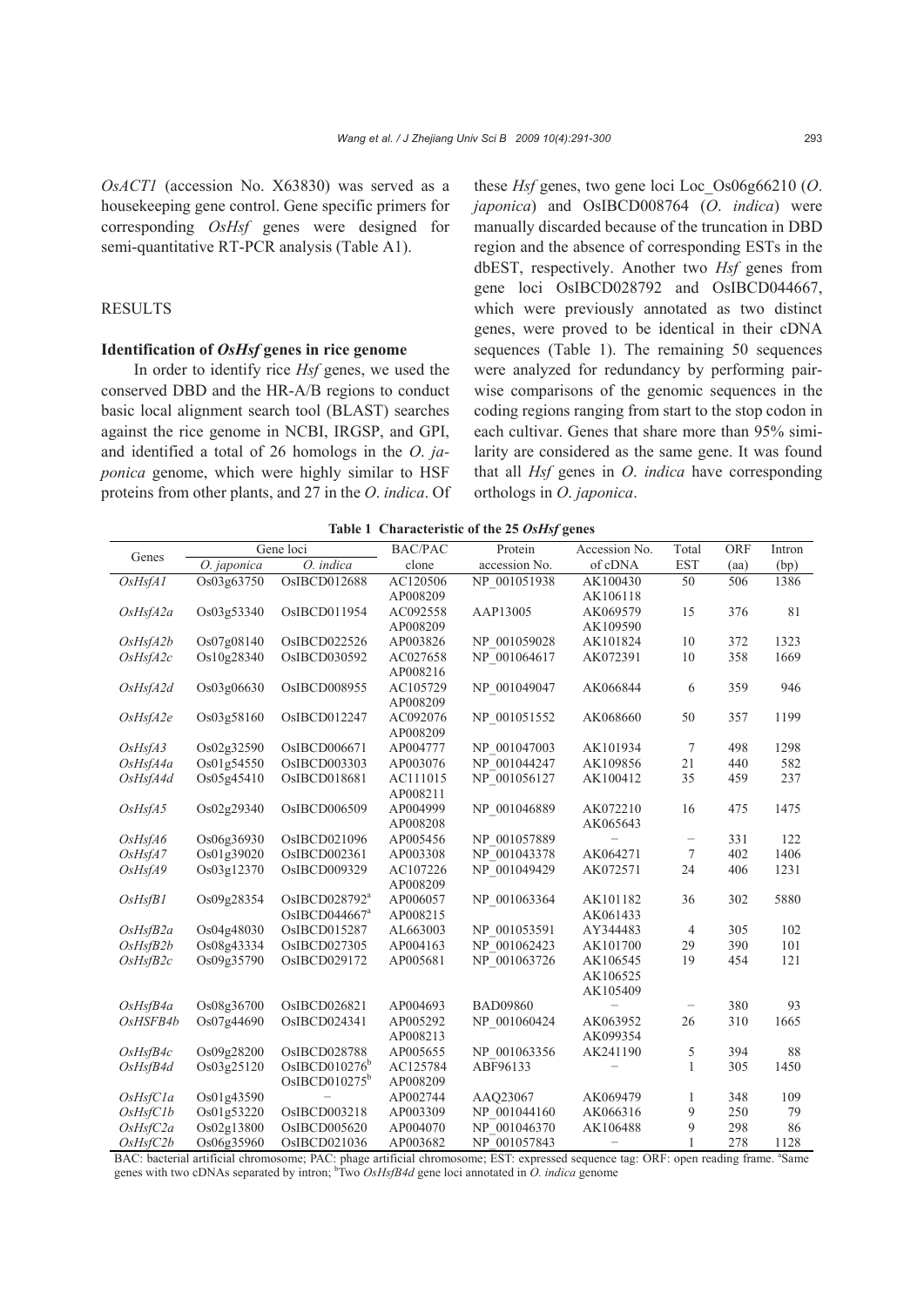### **Protein structure and classification of OsHsfs**

Protein sequence analysis detected a conserved DBD in the N-terminal region (Fig.1) and an adjacent HR-A/B region in each of the OsHsf proteins (Fig.2). The DBD domain contained three  $\alpha$ -helix bundles and a small four-stranded antiparallel β-sheet as previously described in LpHsf24 (Fig.1) (Schultheiss *et al*., 1996). There was a conserved intron located near the 3′-end of the third helix (Fig.1) with variant length (Table 1) in all the genes.



**Fig.1 Multiple sequence alignment of DNA binding domains** 

All OsHsfs have only one intron between the invariant tyrosine residue and glycine residue, which is indicated by arrow. The secondary structure elements are showed below the sequence alignment:  $\alpha_1$  to  $\alpha_3$ ,  $\alpha$ -helix;  $\beta_1$  to  $\beta_4$ ,  $\beta$ -sheet



**Fig.2 Multiple sequence alignment of HR-A/B domains** 

Based on the distance between HR-A and HR-B domains, OsHsfs are grouped into three classes: (a) OsHsfA, (b) OsHsfB, and (c) OsHsfC. The hydrophobic residues and unique amino acids (glycine and proline) are colored black and gray respectively. The positions a and d of heptapeptide repeats are marked below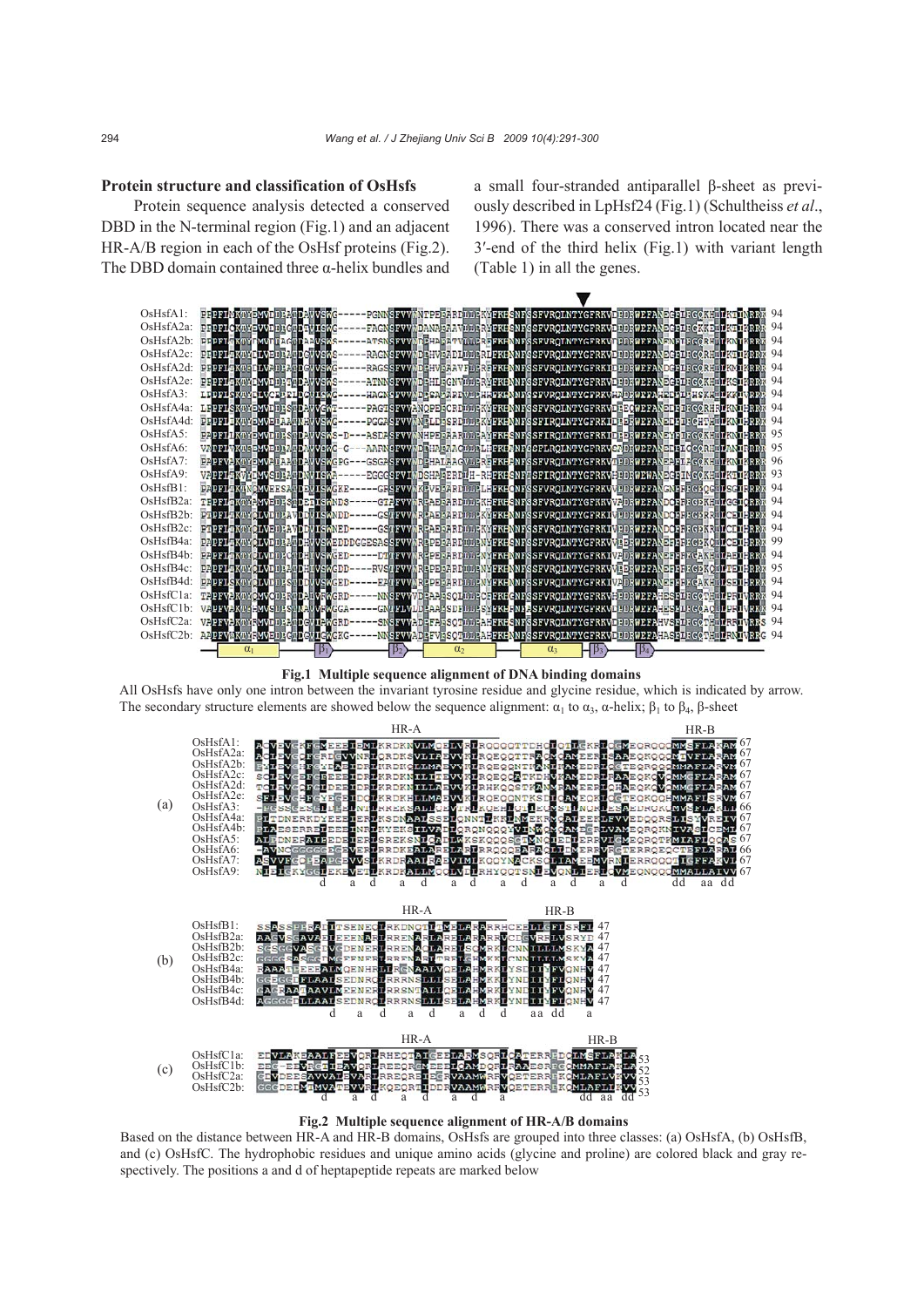Further analyses of the HR-A/B domain revealed that there were, in the majority of cases, three or more repeated heptads in the HR-A domain and two incompletely repeated heptads in the HR-B domain (Fig.2). HR-B in classes A and C had a very characteristic structure of overlapping sets of hydrophobic heptapeptide repeats (Fig.2). According to the linker region between the HR-A and HR-B domains, OsHsfs family (Nover *et al*., 2001) was divided into three classes, including 13 OsHsfAs, 8 OsHsfBs, and 4 OsHsfCs (Table 2).

Within the OsHsfs, the nuclear localization signals (NLS) composed of a cluster of arginine and lysine residues were detected adjacent to the HR-A/B domain (Table 2). There was a leucine-rich nuclear export signal (NES) at the C-terminus of all OsHsfAs except OsHsfA7, and of a small portion of OsHsfBs and OsHsfCs (Table 2). The C-terminal activation domain (CTAD) was only found in OsHsfA, suggesting that only class A Hsfs can activate autonomously.

#### **Phylogenetic analysis of OsHsfs**

To determine the phylogenetic relationship among the *OsHsfs*, neighbor-joining phylogenetic trees were constructed using the amino acid sequences of DBD, the HR-A/B region, and the linker between them (Fig.3). *Arabidopsis Hsf* genes were included in the phylogenetic tree as reference to classify rice *Hsfs*. As expected, the classes A, B and C Hsfs formed three individual clusters. Furthermore, the class A Hsfs were divided into two sub-clusters (Fig.3). In a previous study, the N-terminal part and C-terminal part of DBD and HR-A/B regions were used separately to draw phylogenetic trees (Nover *et al*., 2001). Although most proteins fixed their positions in the different phylogenetic trees, a few Hsfs changed their positions (Nover *et al*., 2001). Similar phenomenon was also observed on the OsHsfs (data not shown). A more convinced relationship of the Hsfs was revealed by combining the DBD, HR-A/B, and the flexible linker between DBD and HR-A/B (Fig.3).

| <b>Hsfs</b>         | <b>NLS</b>            | <b>NES</b>      | AHA motifs           |
|---------------------|-----------------------|-----------------|----------------------|
| HsfA1               | (231)RRR-5aa-KKRRLPK  | (493)LTEQMGLL   | AHA (449) DSFWEQFLVA |
| HsfA2a              | (255)RNR-7aa-KKRRR    | (366)LVQSIYHL   | AHA (318)ESFWMQLLSL  |
| HsfA2b              | (239)RK-7aa-KKRRRR    | (356)LSEKMGYL   | AHA (328) DNFWEELLNE |
| HsfA2c              | (227) KEKRK-7aa-KKRRR | (345)LAQQLGYL   | AHA (315)DDFWAELLVE  |
| HsfA2d              | (223)KMK-7aa-KKRTR    | (346)LAQKLGYL   | AHA (315) DDFWEELLNE |
| HsfA2e              | (224)RK-7aa-KKRRRR    | (340)LLSQKMGYL  | AHA (314)EDFWEDLLHE  |
| HsfA3               | (247)RQQK-7aa-KRKFLK  | (472)LDDGDLQL   | AHA (463) KFWELDFQAL |
| HsfA4a              | (200)RKKRR            | (429)EKLGLL     | AHA1 (375)DGFWQQFLTE |
|                     |                       |                 | AHA2 (416)HLWWGKRNVE |
| HsfA4d              | (210) KKRRVPK         | (445) EQMGHL    | AHA (397)DVFWERFLTE  |
| HsfA5               | $(214)$ NKKRR         | (470) VEOLKL    | AHA (422) DKFWEOFLTE |
| HsfA6               | $(231)$ RKKRR         | (319)LVQQIDCL   | AHA1 (271)MIWYELLGEE |
|                     |                       |                 | AHA2 (306)EPWEEMGEEE |
| HsfA7               | (282)KNGLRGAAKROR     |                 | AHA1 (349)DDVWEELDAL |
|                     |                       |                 | AHA2 (384)CGWVDDCPYL |
| HsfA9               | (246)ORR-9aa-KKRR     | (371)QMGPPL     | AHA (380)DYDFPQLEQD  |
| HsfB1               | $(263)$ RKRAR         |                 |                      |
| HsfB <sub>2</sub> a | (265)REGKVRR          | (275)LSDLDVLAL  |                      |
| HsfB <sub>2</sub> b | (318)RKRMR            |                 |                      |
| HsfB <sub>2c</sub>  | (327)LKRTR            |                 |                      |
| HsfB4a              | $(346)$ RKRS          |                 |                      |
| HsfB4b              | (291)RKKRAHR          |                 |                      |
| HsfB4c              | (269)RKKP             | (363)LVLECDDLSL |                      |
| HsfB4d              | (286)KKRRVQL          |                 |                      |
| HsfC1a              | (229) RKRRR           |                 |                      |
| HsfC1b              | (209) KRRR            |                 |                      |
| HsfC2a              | (213)KRPRLLL          |                 |                      |
| HsfC2b              | (219)KRARLLL          |                 |                      |

**Table 2 Function motifs of rice OsHsfs**

Numbers in brackets indicate positions of the putative function motifs; NLS: nuclear localization signal; NES: nuclear export signal; AHA: aromatic, large hydrophobic and acidic amino acids. Aromatic and large hydrophobic residues of AHA are set in boldface type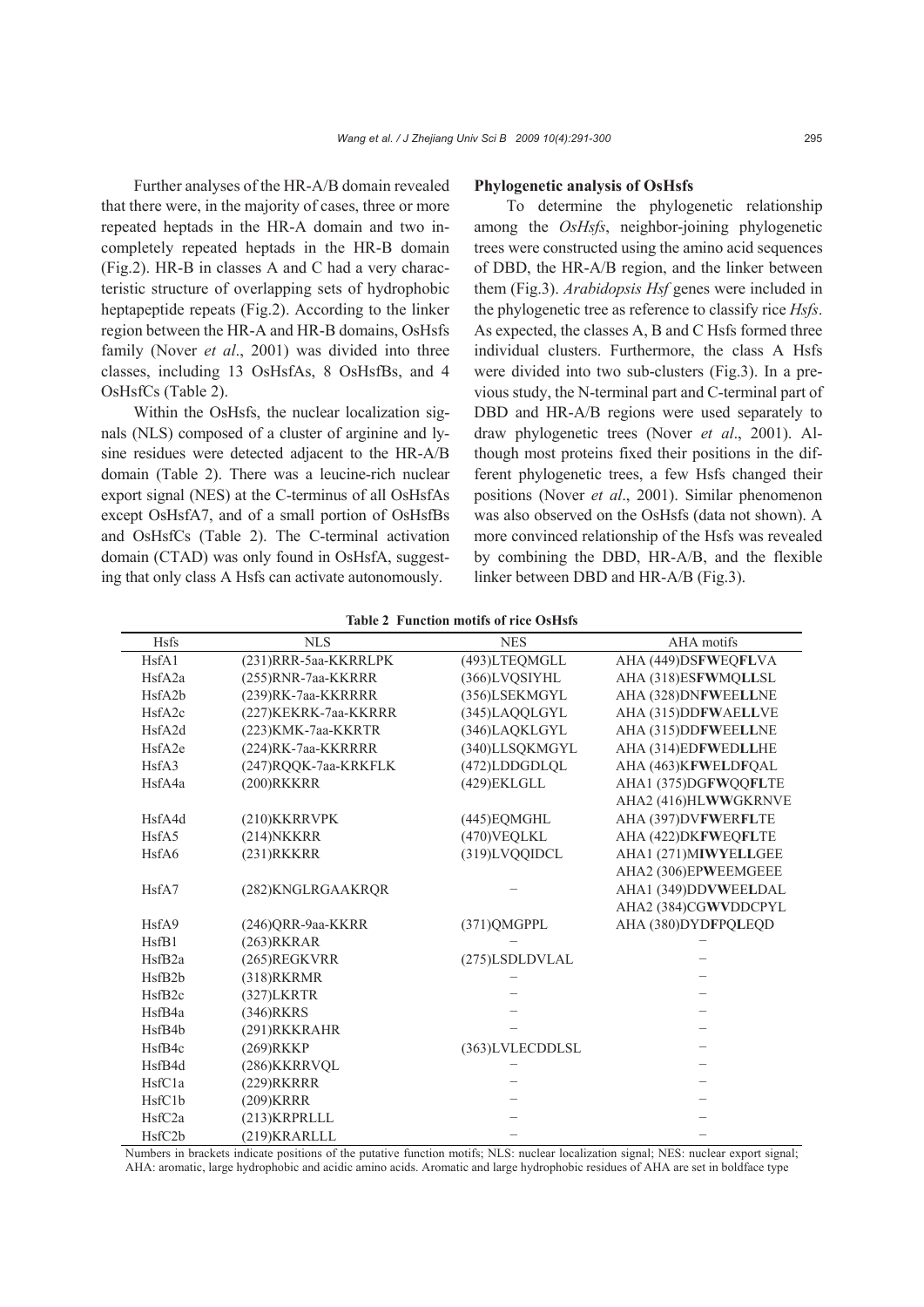

**Fig.3 Neighbor-joining phylogenetic trees of** *OsHsf* **and** *AtHsf* **genes constructed using ClustalX program** The tree was generated on the basis of the amino acid sequences of the N-terminal domains of *Hsfs* including the DBD region, the HR-A/B region and parts of the linker between both. ScHsf1 was set as the outgroup. Bar=substitutions/site

### *Cis***-acting elements in** *OsHsf* **promoters**

One kilobase upstream regions of the *OsHsf*  genes were analyzed for *cis*-acting elements using PlantCARE software (Higo *et al*., 1999). A total of 9 different *cis*-acting elements commonly existed in the promoters of *OsHsfs* (Table 3). Seven of these *cis*-acting elements were related to stress responses. Two *cis*-acting elements with the highest frequency were G-box/Sp1 and abscisic acid (ABA) response element (ABRE). These two elements are involved in the light responsiveness and the ABA response, respectively (Table 3). CCGTCC/CAT-box, LTR, and ARE/GC-motif are *cis*-acting elements related to meristem expression, low temperature response, and anaerobic induction. Compared with classes B and C *OsHsf* genes, class A genes contained more these two *cis*-elements, suggesting that class A genes may play different roles from classes B and C genes (Table 3). In addition to these two elements, other *cis*-elements occurred at a similar frequency among the promoters of these three classes.

## **Expression patterns of** *OsHsfs*

The number of ESTs for a specific gene in a cDNA library is considered to be proportional to the transcript abundance of the mRNA. We used the EST sequences downloaded from the dbEST to analyze the expression pattern of *OsHsfs* in various plant tissues and different developmental stages. A total of 391

| Cis-elements            |                  | <b>HsfA</b>   |                |    |                               |    |          |    |          |          | HsfB           |   |          |        |               |    |                |    | HsfC |               |          |          | Descriptions<br>T <sub>2</sub> |   |                |          |                                                                 |
|-------------------------|------------------|---------------|----------------|----|-------------------------------|----|----------|----|----------|----------|----------------|---|----------|--------|---------------|----|----------------|----|------|---------------|----------|----------|--------------------------------|---|----------------|----------|-----------------------------------------------------------------|
|                         |                  |               | $1a$ $2a$ $2b$ | 2c | 2d                            | 2e | 3        | 4a | 4d       | $\sim$   | 6              |   | 9        |        |               | 2a | 2 <sub>b</sub> | 2c | 4a   | 4c 4d 1a<br>4 |          |          |                                |   | $1b$ $2a$ $2b$ |          |                                                                 |
| Skn-1 and<br>GCN4-motif |                  |               |                |    |                               |    |          |    |          |          |                |   |          |        |               |    |                |    |      |               |          |          |                                |   |                |          | 17 Required for en-<br>dosperm expression                       |
| CCGTCC and<br>CAT-box   | $\mathcal{L}$    |               |                |    |                               |    |          |    |          |          |                |   |          | 14     |               |    |                |    |      |               |          | $^{(1)}$ |                                |   | $\theta$       |          | 6 Related to meristem<br>expression                             |
| G-box and Sp1 5         |                  | 8             | 17             | 12 | -3                            | 6  | 14 7     |    | 3        | 3        | 17             | 6 | 5        | 106 10 |               |    | 2              | 10 |      | 5             |          |          | 13                             | 8 |                |          | 19 102 Involved in light<br>response                            |
| <b>HSE</b>              | $\left( \right)$ | $\mathcal{E}$ |                |    |                               |    | $\Omega$ |    | $\Omega$ | $\Omega$ | $\mathfrak{D}$ |   | $\Omega$ | 14     | $\mathcal{R}$ |    |                |    |      |               |          | 0        |                                |   |                |          | 13 Involved in heat<br>stress response                          |
| <b>LTR</b>              | $\theta$         |               |                |    |                               |    |          |    |          |          |                |   |          |        |               |    |                |    |      |               |          |          |                                |   | $\theta$       | $\Omega$ | Involved in low-<br>$\mathfrak{D}$<br>temperature re-<br>sponse |
| ARE and<br>GC-motif     |                  | 5             | 4              | 3  |                               |    |          |    |          |          | 5.             | 3 | $\Omega$ | 33     |               |    |                |    |      | 0             | 3        | $\Omega$ |                                |   | $\Omega$       |          | 18 Involved in the an-<br>aerobic induction                     |
| MBS and<br>CCAAT-box    |                  |               |                |    |                               |    |          |    |          |          |                |   |          |        |               |    |                |    |      |               |          |          |                                |   |                |          | 17 MYB binding site,<br>involved in drought-<br>inducibility    |
| <b>ABRE</b>             | $\Omega$         |               |                | 4  | $\mathfrak{D}_{\mathfrak{p}}$ | 3  | 8        |    |          |          | 14             |   |          | 37     |               |    |                |    |      |               | $\Omega$ |          |                                |   |                | 3        | Involved in the ab-<br>37<br>scisic acid response               |
| CGTCA-motif 0           |                  | $\mathcal{L}$ |                |    |                               |    |          |    |          |          |                |   | 4        | 18     |               |    |                |    |      |               |          |          |                                |   |                |          | 13 Involved in the<br>MeJA-response                             |

**Table 3 The high frequency** *cis***-elements of** *OsHsf* **genes**

*T*1: total number of each *cis*-element in *HsfA*; *T*2: total number of each *cis*-element in *HsfB* and *HsfC*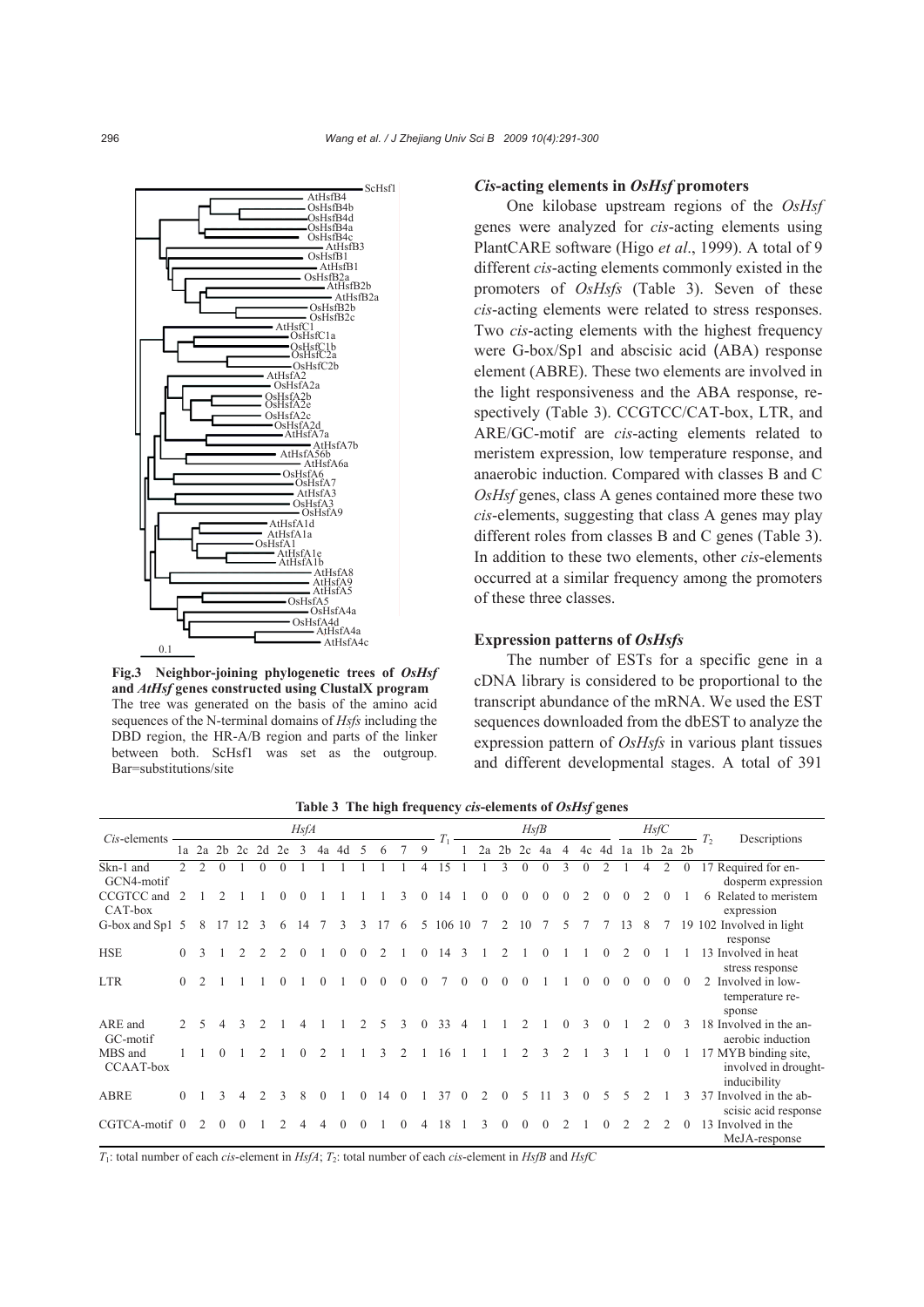*OsHsf* ESTs corresponding to 23 of the 25 genes were identified except the *OsHsfA6* and *OsHsfB4a* genes (Table 1). The majority of *OsHsf* genes had a low to moderate level of transcripts in most tissues, while some displayed a tissue-specific manner (Fig.4). *OsHsfA4a* and *OsHsfA4d* were dominantly expressed in panicle and adult leaves, respectively. Overall, *OsHsfs* were expressed at a higher level in panicle and flower than in other tissues.



**Fig.4 Expression level of** *OsHsfs* **in different tissues**  ESTs of each *Hsf* are collected from dbEST and the transcript rations of all *Hsfs* in each library are calculated. Transcript levels of all *OsHsfs* in per million transcripts are counted according to the ration. Normalized libraries and libraries with less than 5000 ESTs are excluded. Detail data are shown in Table A2

Under heat shock  $(HS)$  and  $H_2O_2$  treatment, the expression of class A *Hsfs* was higher than those of class B and class C *Hsfs* (Fig.5). These results are consistent with those derived from the analyses of EST data. The lack of the detectable transcripts of several *OsHsfs* under our condition might have resulted from the tissue specific expression pattern (*OsHsfA4d*) or low expression levels of the genes (e.g., *OsHsfB4a*, *OsHsfB4d*, and so on) as suggested by the digital expression pattern. The transcription of *OsHsfA1a*, *OsHsfA2b*, *OsHsfA3*, *OsHsfA7*, *OsHsfA9*, *OsHsfB2c*, and *OsHsfC1b* was up-regulated by both HS and  $H_2O_2$  treatments in a similar manner, while the up-regulation of *OsHsfA2a*, *OsHsfA2c*, *OsHsfA2e*, *OsHsfA4a*, *OsHsfB2b*, and *OsSHFC1b* was detected only under HS treatment, implying that there was a  $H<sub>2</sub>O<sub>2</sub>$  independent HS responsive pathway in rice.



**Fig.5 Expression levels of** *OsHsfs* **under heat shock (HS)**  and oxidative stress  $(H_2O_2)$  analyzed by RT-PCR mRNA was extracted from shoots of 7-d-old *O. japonica* seedlings treated with heat (37 °C) and 20 mmol/L  $H_2O_2$  for different time points. The transcript level of *OsACTIN1* was used as the housekeep gene control. Class A *Hsfs* and *AC-TIN* genes were amplified for 28 cycles, while classes B and C *Hsfs* were amplified for 30 cycles

### DISCUSSION

Unlike yeast and *Drosophila* that only contain one *Hsf* gene, plant has a more complex family of *Hsf* genes (Baniwal *et al*., 2004; Miller and Mittler, 2006). In this study, we identified 25 *OsHsfs* based on the rice genome. Majority of the predicted *OsHsfs* were supported by the FL-cDNA and the EST sequences (Table 1). These 25 *OsHsfs* were divided into 3 classes (A, B and C) based on the protein structure and phylogenetic relationship (Figs.2~3). The sequence analysis identified the conserved DBD, the HR-A/B domain, and the NLS that were the common motifs of OsHSFs. The NES and the AHA motifs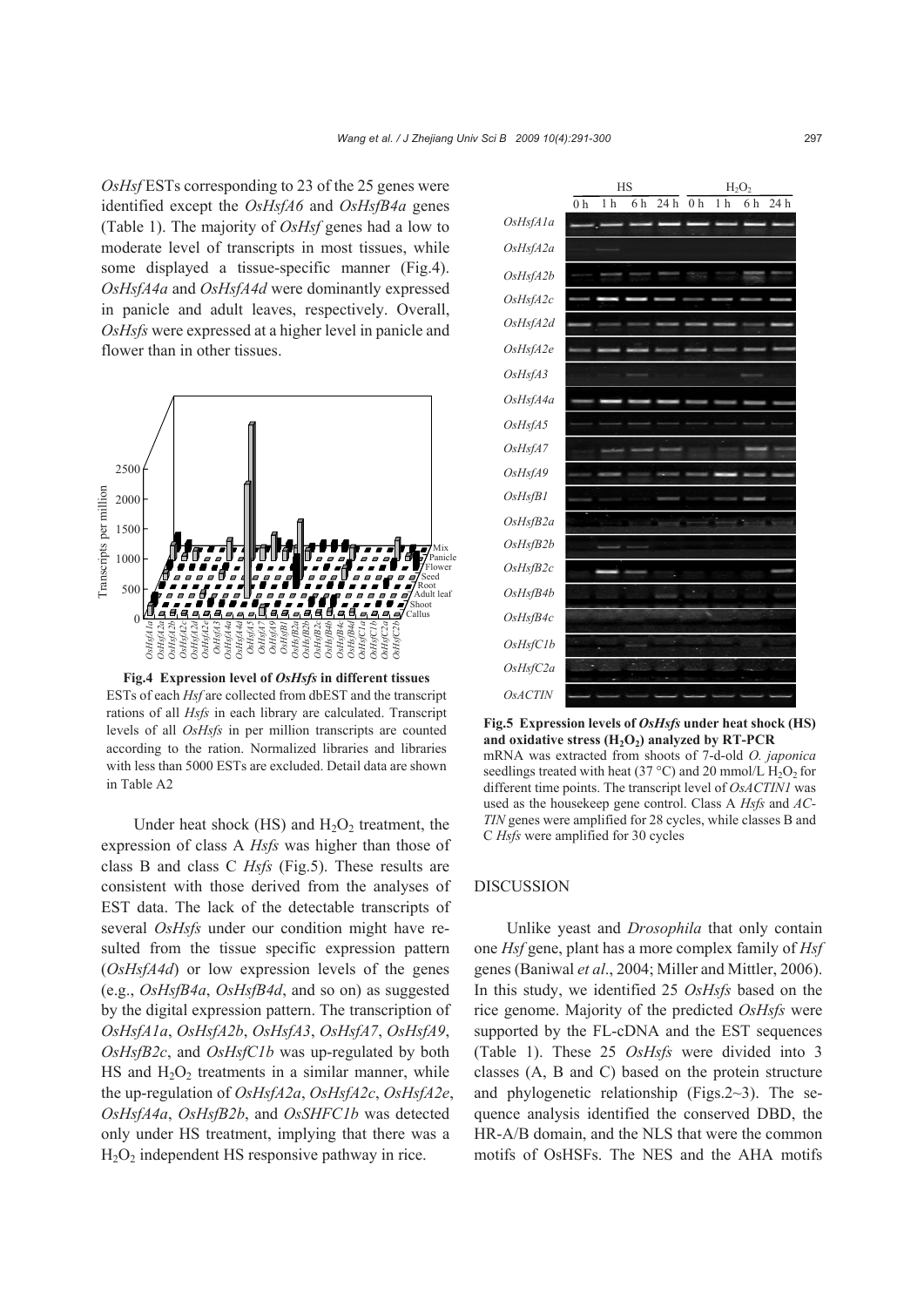were also the common motifs of class A genes, but they were only detected in a small portion of classes B and C genes (Table 2).

Recently, great progress has been made in elucidating the functions of *Hsfs* (von Koskull-Döring *et al*., 2007). *AtHsfA9* is involved in seed development and controlled by seed-specific transcription factor abscisic acid-insensitive 3 (ABI3) (Kotak *et al*., 2007a). The expression of *AtHsfA3* is induced by drought and heat, and is dependent on the dehydration response element biding protein 2A (DREB2A) (Sakuma *et al*., 2006; Schramm *et al*., 2008). Promoter analysis showed that an array of *OsHsf* genes contains ABREs (Table 3). This indicates that an ABA pathway may be involved in *Hsf* induction and responsible for control of downstream processes, such as seed development or drought resistance (Kotak *et al*., 2007b). The transcripts of *AtHsfA2* increased under several stress conditions, especially in response to high light plus heat stress (Nishizawa *et al*., 2006). During repeated cycles of heat stress and recovery, *HsfA2* becomes a dominant *Hsf* in tomato and *Arabidopsis* (Mishra *et al*., 2002; Schramm *et al*., 2006). In contrast to tomato and *Arabidopsis* containing only one *HsfA2*, rice has five *HsfA2* genes (von Koskull-Döring *et al*., 2007). Our results show that *OsHsfA2a*, *OsHsfA2b*, *OsHsfA2c*, and *OsHsfA2e* were induced by heat stress, while *OsHsfA2b* and  $OsHsfA2c$  were induced by  $H_2O_2$  also (Fig.5). From the result of expression pattern, the *OsHSfA2* subfamily was closely related with rice stress response. Overexpression of *OsHsfA2e* in *Arabidopsis* led to enhanced thermo and salt tolerance in transgenic plants (Yokotani *et al*., 2008). Further studies to elucidate the functions of the other members in the subfamily may also have potential for the development of transgenic plants with improved stress tolerance.

 $H<sub>2</sub>O<sub>2</sub>$  is reported to be an essential component in the heat stress signaling pathway (Volkov *et al*., 2006), and the *Hsf* genes were considered as  $H_2O_2$ sensors in plant (Miller and Mittler, 2006). Human and *Drosophila* Hsf1 was shown to sense hydrogen peroxide directly and assemble into a homotrimer in a reversible and redox-regulated manner (Storozhenko *et al*., 1998; Zhong *et al*., 1998). In *Arabidopsis*, the heat stress-induced  $H_2O_2$  is required for effective expression of heat shock genes (Volkov *et al*., 2006), and the  $AtHsfa$  may be an important sensors of  $H_2O_2$ 

(Davletova *et al*., 2005). The intimate relationship between the HS and oxidative stress response suggests that some *Hsfs* might be responsive to both stresses. In this study, eight *OsHsfs* (*OsHsfA1a*, *OsHsfA2b*, *OsHsfC1b*, *OsHsfA3*, *OsHsfA7*, *OsHsfA9*, *OsHsfB2c*, and *OsHsfC1b*) were found to be induced by both heat shock and  $H_2O_2$  (Fig.5). Heat stress led to the accumulation of H<sub>2</sub>O<sub>2</sub> in tobacco and *Arabidopsis* culture cells (Volkov *et al*., 2006) and mustard seedlings (Dat *et al*., 1998). Hence, it is likely that *Hsfs* sense the  $H_2O_2$  level in cells and transfer the stress signaling. Mutation of *OsHsfA4d* led to a lesion mimic phenotype in mature leaves (Yamanouchi *et al*., 2002). The phenotype may be caused by  $H_2O_2$  accumulation that transferred a cell death signaling (Takahashi *et al*., 1999). It is likely that *OsHsfA4d* works in mature leaves to sense  $H_2O_2$  levels as its homologue *AtHsfA4a* in *Arabidopsis* (Davletova *et al*., 2005). It is also worth noting that *OsHsfA4a*, the other member of *OsHsfA4*, has extremely high transcript abundance in panicle (Fig.4). Further research will help to elucidate the special functions of these genes.

### **References**

- Audic, S., Claverie, J.M., 1997. The significance of digital gene expression profiles. *Genome Res.*, **7**(10):986-995.
- Baniwal, S.K., Bharti, K., Chan, K.Y., Fauth, M., Ganguli, A., Kotak, S., Mishra, S.K., Nover, L., Port, M., Scharf, K.D., Tripp, J., Weber, C., Zielinski, D., von Koskull-Döring, P., 2004. Heat stress response in plants: a complex game with chaperones and more than twenty heat stress transcription factors. *J. Biosci.*, **29**(4):471-487. [doi:10.1007/ BF02712120]
- Baniwal, S.K., Chan, K.Y., Scharf, K.D., Nover, L., 2007. Role of heat stress transcription factor HsfA5 as specific repressor of HsfA4. *J. Biol. Chem.*, **282**(6):3605-3613. [doi:10.1074/jbc.M609545200]
- Bharti, K., von Koskull-Döring, P., Bharti, S., Kumar, P., Tintschl-Korbitzer, A., Treuter, E., Nover, L., 2004. Tomato heat stress transcription factor HsfB1 represents a novel type of general transcription coactivator with a histone-like motif interacting with the plant CREB binding protein ortholog HAC1. *Plant Cell*, **16**(6):1521-1535. [doi:10.1105/tpc.019927]
- Charng, Y.Y., Liu, H.C., Liu, N.Y., Chi, W.T., Wang, C.N., Chang, S.H., Wang, T.T., 2007. A heat-inducible transcription factor, HsfA2, is required for extension of acquired thermotolerance in *Arabidopsis*. *Plant Physiol.*, **143**(1):251-262. [doi:10.1104/pp.106.091322]
- Czarnecka-Verner, E., Pan, S., Salem, T., Gurley, W.B., 2004. Plant class B HSFs inhibit transcription and exhibit affinity for TFIIB and TBP. *Plant Mol. Biol*., **56**(1):57-75.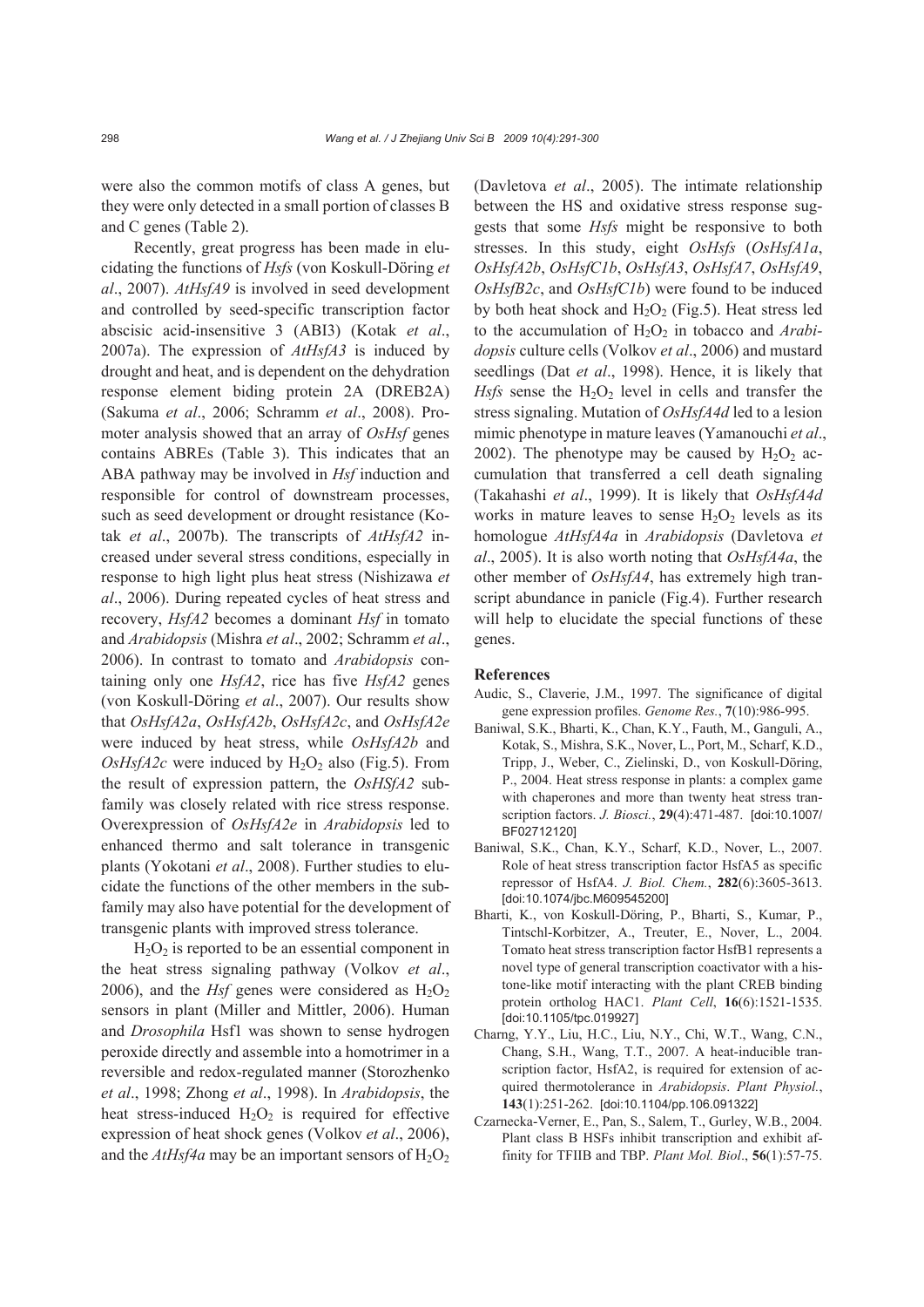[doi:10.1007/s11103-004-2307-3]

- Dat, J.F., Lopez-Delgado, H., Foyer, C.H., Scott, I.M., 1998. Parallel changes in  $H_2O_2$  and catalase during thermotolerance induced by salicylic acid or heat acclimation in mustard seedlings. *Plant Physiol.*, **116**(4):1351-1357. [doi:10.1104/pp.116.4.1351]
- Davletova, S., Rizhsky, L., Liang, H., Shengqiang, Z., Oliver, D.J., Coutu, J., Shulaev, V., Schlauch, K., Mittler, R., 2005. Cytosolic ascorbate peroxidase 1 is a central component of the reactive oxygen gene network of *Arabidopsis*. *Plant Cell*, **17**(1):268-281. [doi:10.1105/tpc. 104.026971]
- Fu, S., Rogowsky, P., Nover, L., Scanlon, M.J., 2006. The maize heat shock factor-binding protein paralogs EMP2 and HSBP2 interact non-redundantly with specific heat shock factors. *Planta*, **224**(1):42-52. [doi:10.1007/s00 425-005-0191-y]
- Hicks, M.R., Holberton, D.V., Kowalczyk, C., Woolfson, D.N., 1997. Coiled-coil assembly by peptides with non-heptad sequence motifs. *Folding and Design*, **2**(3):149-158. [doi:10.1016/S1359-0278(97)00021-7]
- Higo, K., Ugawa, Y., Iwamoto, M., Korenaga, T., 1999. Plant *cis*-acting regulatory DNA elements (PLACE) database: 1999. *Nucleic Acids Res.*, **27**(1):297-300. [doi:10.1093/ nar/27.1.297]
- Jeon, J., Choi, J., Park, J., Lee, Y.H., 2008. Functional genomics in the rice blast fungus to unravel the fungal pathogenicity. *J. Zhejiang Univ. Sci. B*, **9**(10):747-752. [doi:10.1631/jzus.B0860014]
- Kotak, S., Larkindale, J., Lee, U., von Koskull-Döring, P., Vierling, E., Scharf, K.D., 2007a. Complexity of the heat stress response in plants. *Curr. Opin. Plant Biol.*, **10**(3): 310-316. [doi:10.1016/j.pbi.2007.04.011]
- Kotak, S., Vierling, E., Baumlein, H., von Koskull-Döring, P., 2007b. A novel transcriptional cascade regulating expression of heat stress proteins during seed development of *Arabidopsis*. *Plant Cell*, **19**(1):182-195. [doi:10.1105/ tpc.106.048165]
- Larkindale, J., Hall, J.D., Knight, M.R., Vierling, E., 2005. Heat stress phenotypes of *Arabidopsis* mutants implicate multiple signaling pathways in the acquisition of thermotolerance. *Plant Physiol.*, **138**(2):882-897. [doi:10. 1104/pp.105.062257]
- Miller, G., Mittler, R., 2006. Could heat shock transcription factors function as hydrogen peroxide sensors in plants? *Ann. Bot.* (*Lond*), **98**(2):279-288. [doi:10.1093/aob/ mcl107]
- Mishra, S.K., Tripp, J., Winkelhaus, S., Tschiersch, B., Theres, K., Nover, L., Scharf, K.D., 2002. In the complex family of heat stress transcription factors, HsfA1 has a unique role as master regulator of thermotolerance in tomato. *Genes Dev*., **16**(12):1555-1567. [doi:10.1101/gad.228802]
- Nishizawa, A., Yabuta, Y., Yoshida, E., Maruta, T., Yoshimura, K., Shigeoka, S., 2006. *Arabidopsis* heat shock transcription factor A2 as a key regulator in response to several types of environmental stress. *Plant J.*, **48**(4): 535-547. [doi:10.1111/j.1365-313X.2006.02889.x]
- Nover, L., Bharti, K., Doring, P., Mishra, S.K., Ganguli, A., Scharf, K.D., 2001. *Arabidopsis* and the heat stress tran-

scription factor world: how many heat stress transcription factors do we need? *Cell Stress Chaperones*, **6**(3): 177-189. [doi:10.1379/1466-1268(2001)006<0177:AATH ST>2.0.CO;2]

- Sakuma, Y., Maruyama, K., Qin, F., Osakabe, Y., Shinozaki, K., Yamaguchi-Shinozaki, K., 2006. Dual function of an Arabidopsis transcription factor DREB2A in waterstress-responsive and heat-stress-responsive gene expression. *Proc. Natl. Acad. Sci. USA*, **103**(49): 18822-18827. [doi:10.1073/pnas.0605639103]
- Schramm, F., Ganguli, A., Kiehlmann, E., Englich, G., Walch, D., von Koskull-Döring, P., 2006. The heat stress transcription factor HsfA2 serves as a regulatory amplifier of a subset of genes in the heat stress response in *Arabidopsis*. *Plant Mol. Biol.*, **60**(5):759-772. [doi:10.1007/ s11103-005-5750-x]
- Schramm, F., Larkindale, J., Kiehlmann, E., Ganguli, A., Englich, G., Vierling, E., von Koskull-Döring, P., 2008. A cascade of transcription factor DREB2A and heat stress transcription factor HsfA3 regulates the heat stress response of *Arabidopsis*. *Plant J*., **53**(2):264-274. [doi:10.1111/j.1365-313X.2007.03334.x]
- Schultheiss, J., Kunert, O., Gase, U., Scharf, K.D., Nover, L., Ruterjans, H., 1996. Solution structure of the DNAbinding domain of the tomato heat-stress transcription factor HSF24. *Eur. J. Biochem.*, **236**(3):911-921. [doi:10. 1111/j.1432-1033.1996.00911.x]
- Storozhenko, S., de Pauw, P., van Montagu, M., Inze, D., Kushnir, S., 1998. The heat-shock element is a functional component of the *Arabidopsis APX1* gene promoter. *Plant Physiol.*, **118**(3):1005-1014. [doi:10.1104/pp.118.3. 1005]
- Takahashi, A., Kawasaki, T., Henmi, K., Shi, I.K., Kodama, O., Satoh, H., Shimamoto, K., 1999. Lesion mimic mutants of rice with alterations in early signaling events of defense. *Plant J.*, **17**(5):535-545. [doi:10.1046/j.1365-313X. 1999.00405.x]
- Volkov, R.A., Panchuk, I.I., Mullineaux, P.M., Schoffl, F., 2006. Heat stress-induced  $H_2O_2$  is required for effective expression of heat shock genes in *Arabidopsis*. *Plant Mol. Biol.*, **61**(4-5):733-746. [doi:10.1007/s11103-006-0045-4]
- von Koskull-Döring, P., Scharf, K.D., Nover, L., 2007. The diversity of plant heat stress transcription factors. *Trends Plant Sci.*, **12**(10):452-457. [doi:10.1016/j.tplants.2007. 08.014]
- Yamanouchi, U., Yano, M., Lin, H., Ashikari, M., Yamada, K., 2002. A rice spotted leaf gene, *Spl7*, encodes a heat stress transcription factor protein. *Proc. Natl. Acad. Sci. USA*, **99**(11):7530-7535. [doi:10.1073/pnas.112209199]
- Yokotani, N., Ichikawa, T., Kondou, Y., Matsui, M., Hirochika, H., Iwabuchi, M., Oda, K., 2008. Expression of rice heat stress transcription factor OsHsfA2e enhances tolerance to environmental stresses in transgenic *Arabidopsis*. *Planta*, **227**(5):957-967. [doi:10.1007/s00425-007-0670-4]
- Zhong, M., Orosz, A., Wu, C., 1998. Direct sensing of heat and oxidation by *Drosophila* heat shock transcription factor. *Mol. Cell*, **2**(1):101-108. [doi:10.1016/S1097-2765(00) 80118-5]